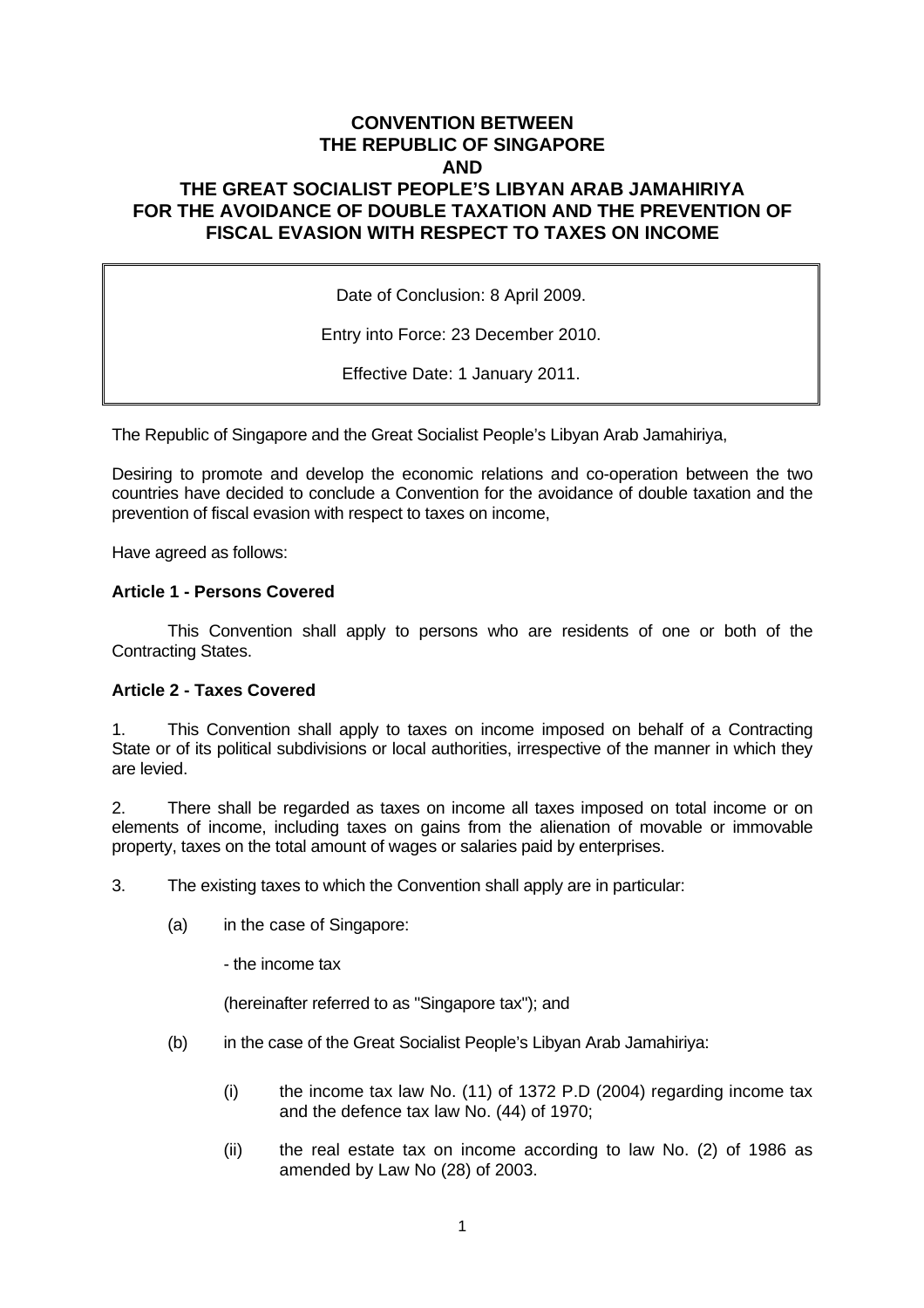### (hereinafter referred to as "Libyan tax").

4. The Convention shall apply also to any identical or substantially similar taxes that are imposed after the date of signature of the Convention in addition to, or in place of, the existing taxes. The competent authorities of the Contracting States shall notify each other of any significant changes that have been made in their respective taxation laws.

### **Article 3 - General Definitions**

- 1. For the purposes of this Convention unless the context otherwise requires:
	- (a) the term "Libya", means the Great Socialist People's Libyan Arab Jamahiriya; used in a geographical sense, it means the territory of the Great Socialist People's Libyan Arab Jamahiriya, including the territorial sea, and any other area in the sea and in the air within which the Great Socialist People's Libyan Arab Jamahiriya, in accordance with international law, exercises sovereign rights or its jurisdiction;
	- (b) the term "Singapore" means the Republic of Singapore and when used in a geographical sense, the term "Singapore" includes the territorial waters of Singapore and any area extending beyond the limits of the territorial waters of Singapore, and the sea-bed and subsoil of any such area, which has been or may hereafter be designated under the laws of Singapore and in accordance with international law as an area over which Singapore has sovereign rights for the purposes of exploring and exploiting the natural resources, whether living or non-living;
	- (c) the terms "a Contracting State" and "the other Contracting State" mean Singapore or Libya as the context requires;
	- (d) the term "person" includes an individual, a company and any other body of persons;
	- (e) the term "company" means any body corporate or any entity that is treated as a body corporate for tax purposes;
	- (f) the terms "enterprise of a Contracting State" and "enterprise of the other Contracting State" mean respectively an enterprise carried on by a resident of a Contracting State and an enterprise carried on by a resident of the other Contracting State;
	- (g) the term "international traffic" means any transport by a ship or aircraft operated by an enterprise that has its place of effective management in a Contracting State, except when the ship or aircraft is operated solely between places in the other Contracting State;
	- (h) the term "competent authority" means:
		- (i) in the case of the Great Socialist People's Libyan Arab Jamahiriya, the Secretary of the General People's Committee of Finance and the Head of the Tax Department or their authorised representatives;
		- (ii) in the case of Singapore, the Minister for Finance or his authorised representative;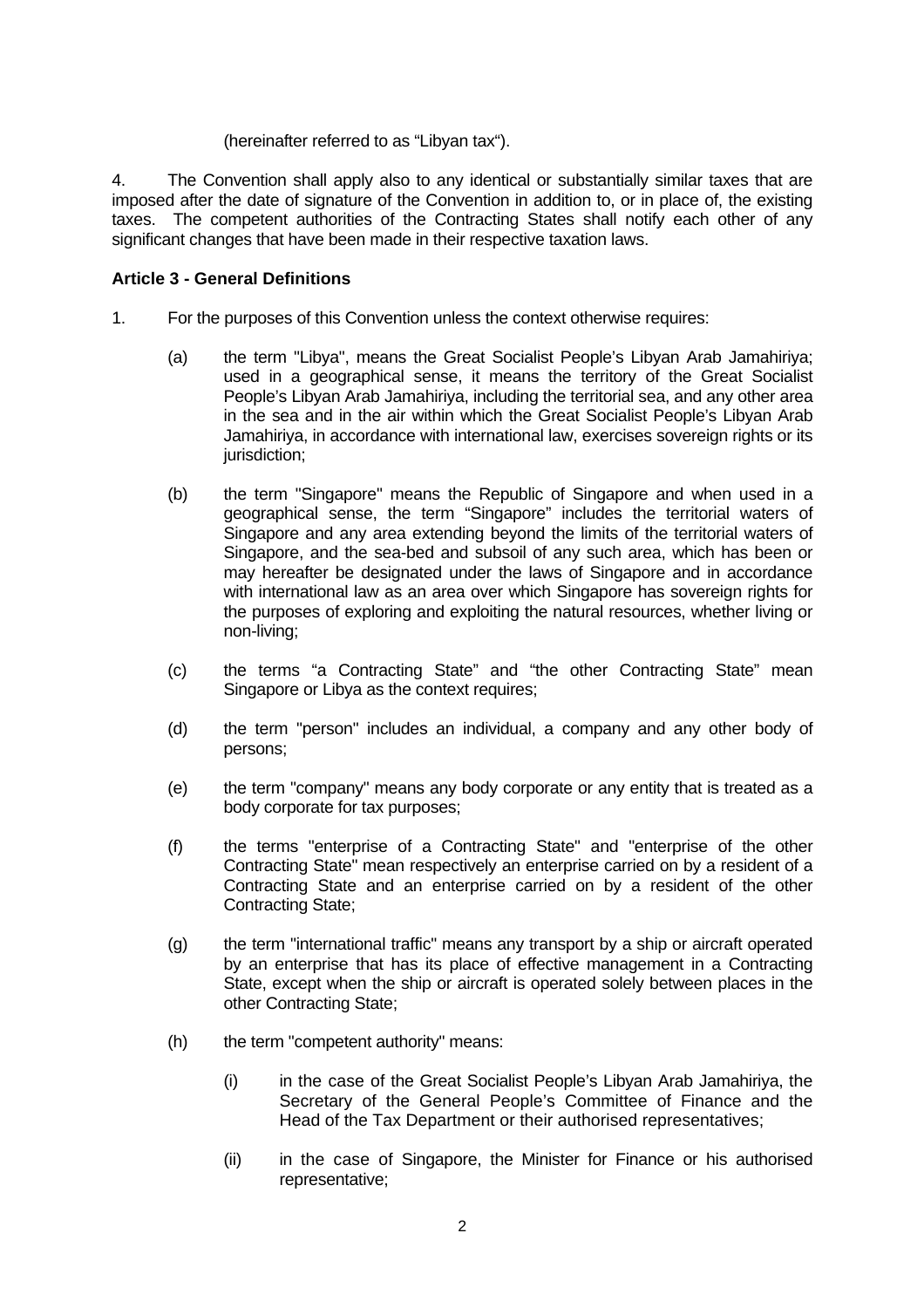- (i) the term "national" means:
	- (i) any individual possessing the nationality or citizenship of that Contracting State;
	- (ii) any legal person partnership or association deriving its status as such from the laws in force in that Contracting State.

2. For the purposes of Articles 11, 12 and 13 a trustee subject to tax in a Contracting State in respect of dividends, interest or royalties shall be deemed to be the beneficial owner of that interest or those dividends or royalties.

3. As regards the application of the Convention at any time by a Contracting State, any term not defined therein shall, unless the context otherwise requires, have the meaning that it has at that time under the law of that State for the purposes of the taxes to which the Convention applies, any meaning under the applicable tax laws of that State prevailing over a meaning given to the term under other laws of that State.

## **Article 4 - Source State Taxation**

The source State of any income shall be the Contracting State in which the income arises in accordance with the domestic laws of that Contracting State.

## **Article 5 - Resident**

1. For the purposes of this Convention, the term "resident of a Contracting State" means any person who, under the laws of that State, is liable to tax therein by reason of his domicile, residence, place of management or any other criterion of a similar nature, and also includes that State and any political subdivision, local authority or statutory body thereof.

2. Where by reason of the provisions of paragraph 1 an individual is a resident of both Contracting States, then his status shall be determined as follows:

- (a) he shall be deemed to be a resident only of the State in which he has a permanent home available to him; if he has a permanent home available to him in both States, he shall be deemed to be a resident only of the State with which his personal and economic relations are closer (centre of vital interests);
- (b) if the State in which he has his centre of vital interests cannot be determined, or if he has not a permanent home available to him in either State, he shall be deemed to be a resident only of the State in which he has an habitual abode;
- (c) if he has an habitual abode in both States or in neither of them, he shall be deemed to be a resident only of the State of which he is a national;
- (d) in any other case, the competent authorities of the Contracting States shall settle the question by mutual agreement.

3. Where by reason of the provisions of paragraph 1 a person other than an individual is a resident of both Contracting States, then it shall be deemed to be a resident only of the State in which its place of effective management is situated. If its place of effective management cannot be determined, the competent authorities of the Contracting States shall settle the question by mutual agreement.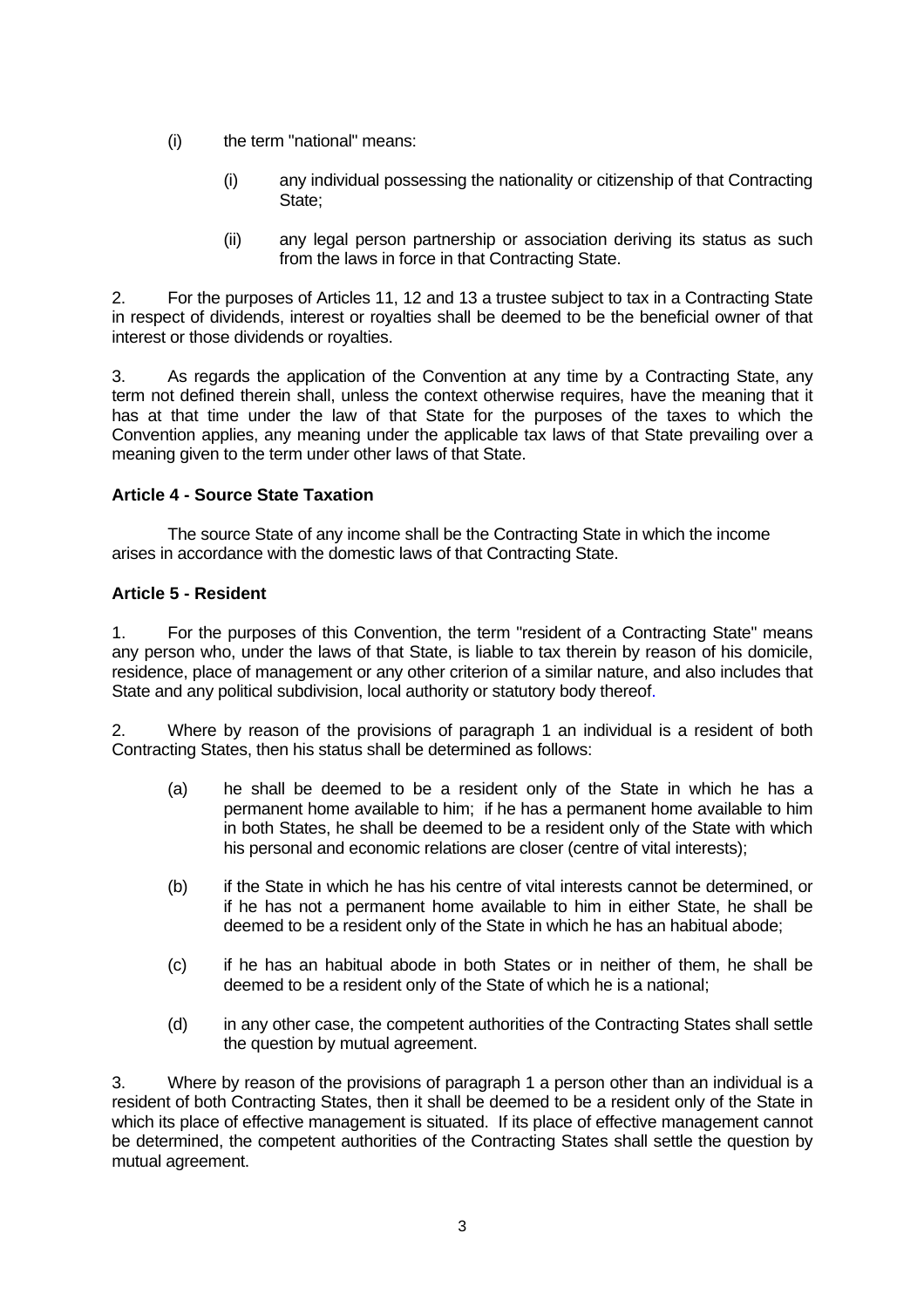### **Article 6 - Permanent Establishment**

1. For the purposes of this Convention, the term "permanent establishment" means a fixed place of business through which the business of an enterprise is wholly or partly carried on.

- 2. The term "permanent establishment" includes especially:
	- (a) a place of management;
	- (b) a branch;
	- (c) an office;
	- (d) a factory;
	- (e) a workshop; and
	- (f) a mine, an oil or gas well, a quarry or any other place of extraction of natural resources.

3. A building site or construction or installation project constitutes a permanent establishment only if it lasts more than three months.

4. Notwithstanding the preceding provisions of this Article, the term "permanent establishment" shall be deemed not to include:

- (a) the use of facilities solely for the purpose of storage, display or delivery of goods or merchandise belonging to the enterprise;
- (b) the maintenance of a stock of goods or merchandise belonging to the enterprise solely for the purpose of storage, display or delivery;
- (c) the maintenance of a stock of goods or merchandise belonging to the enterprise solely for the purpose of processing by another enterprise;
- (d) the maintenance of a fixed place of business solely for the purpose of purchasing goods or merchandise or of collecting information, for the enterprise;
- (e) the maintenance of a fixed place of business solely for the purpose of carrying on, for the enterprise, any other activity of a preparatory or auxiliary character;
- (f) the maintenance of a fixed place of business solely for any combination of activities mentioned in sub-paragraphs (a) to (e), provided that the overall activity of the fixed place of business resulting from this combination is of a preparatory or auxiliary character.

5. Notwithstanding the provisions of paragraphs 1 and 2, where a person – other than an agent of an independent status to whom paragraph 6 applies - is acting on behalf of an enterprise and has, and habitually exercises, in a Contracting State an authority to conclude contracts in the name of the enterprise, that enterprise shall be deemed to have a permanent establishment in that State in respect of any activities which that person undertakes for the enterprise, unless the activities of such person are limited to those mentioned in paragraph 4 which, if exercised through a fixed place of business, would not make this fixed place of business a permanent establishment under the provisions of that paragraph.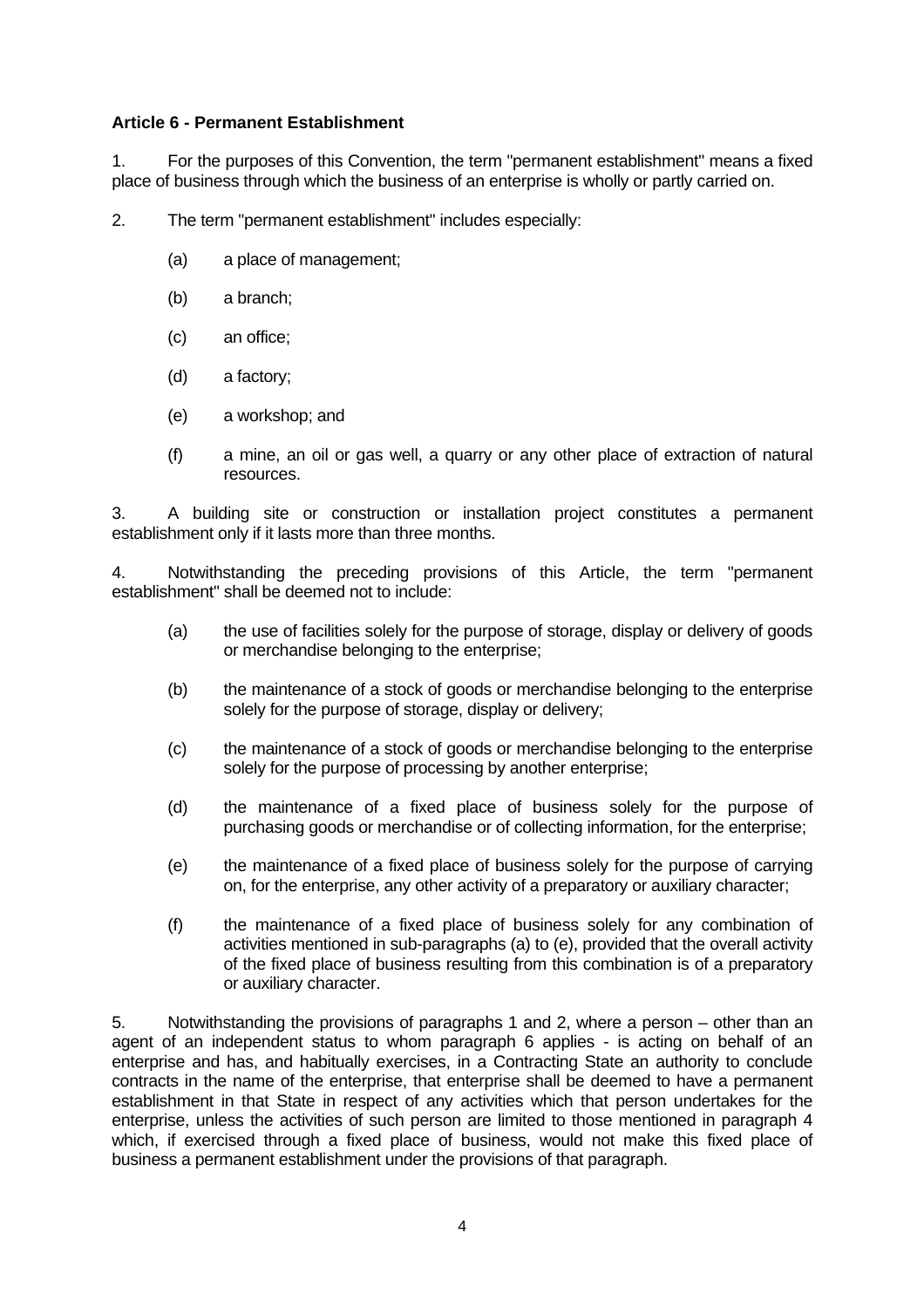6. An enterprise shall not be deemed to have a permanent establishment in a Contracting State merely because it carries on business in that State through a broker, general commission agent or any other agent of an independent status, provided that such persons are acting in the ordinary course of their business.

7. The fact that a company which is a resident of a Contracting State controls or is controlled by a company which is a resident of the other Contracting State, or which carries on business in that other State (whether through a permanent establishment or otherwise), shall not of itself constitute either company a permanent establishment of the other.

# **Article 7 - Income from Immovable Property**

1. Income derived by a resident of a Contracting State from immovable property (including income from agriculture or forestry) situated in the other Contracting State may be taxed in that other State.

2. The term "immovable property" shall have the meaning which it has under the law of the Contracting State in which the property in question is situated. The term shall in any case include property accessory to immovable property, livestock and equipment used in agriculture and forestry, rights to which the provisions of general law respecting landed property apply, usufruct of immovable property and rights to variable or fixed payments as consideration for the working of, or the right to work, mineral deposits, sources and other natural resources; ships and aircraft shall not be regarded as immovable property.

3. The provisions of paragraph 1 shall apply to income derived from the direct use, letting, or use in any other form of immovable property.

4. The provisions of paragraphs 1 and 3 shall also apply to the income from immovable property of an enterprise and to income from immovable property used for the performance of independent personal services.

# **Article 8 - Business Profits**

1. The profits of an enterprise of a Contracting State shall be taxable only in that State unless the enterprise carries on business in the other Contracting State through a permanent establishment situated therein. If the enterprise carries on business as aforesaid, the profits of the enterprise may be taxed in the other State but only so much of them as is attributable to that permanent establishment.

2. Subject to the provisions of paragraph 3, where an enterprise of a Contracting State carries on business in the other Contracting State through a permanent establishment situated therein, there shall in each Contracting State be attributed to that permanent establishment the profits which it might be expected to make if it were a distinct and separate enterprise engaged in the same or similar activities under the same or similar conditions and dealing wholly independently with the enterprise of which it is a permanent establishment.

3. In determining the profits of a permanent establishment, there shall be allowed as deductions all expenses including executive and general administrative expenses, which would be deductible if the permanent establishment were an independent enterprise, insofar as they are reasonably allocable to the permanent establishment, whether incurred in the Contracting State in which the permanent establishment is situated or elsewhere, provided that these deductions shall not exceed the deductions that would be allowed according to domestic law of the both Contracting States.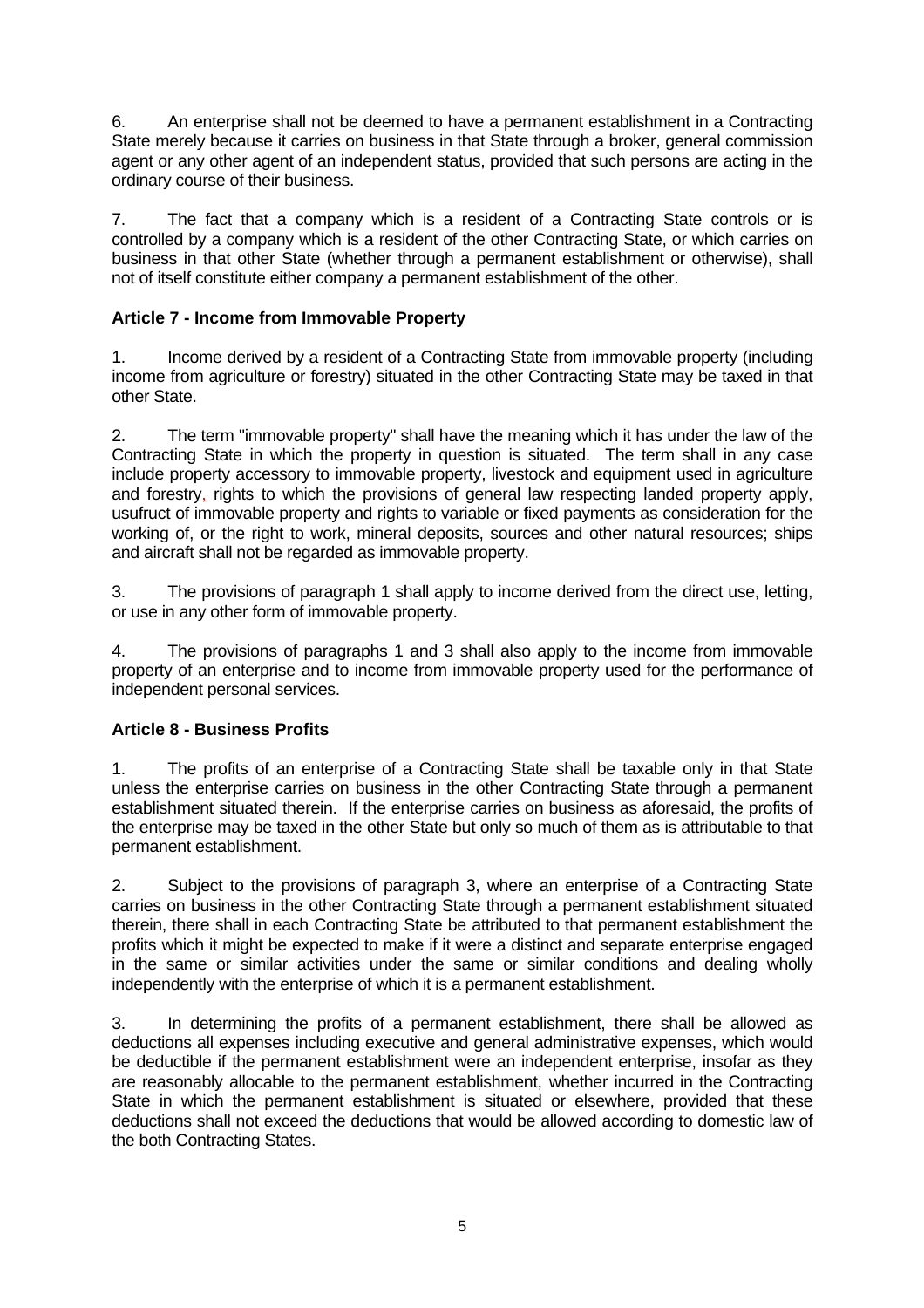4. No profits shall be attributed to a permanent establishment by reason of the mere purchase by that permanent establishment of goods or merchandise for the enterprise.

5. If the information available to the competent authority of a Contracting State is inadequate to determine the profits to be attributed to the permanent establishment of an enterprise, nothing in this Article shall affect the application of any law of that State relating to the determination of the tax liability of a person by the exercise of a discretion in the making of an estimate by the competent authority, provided that the law shall be applied, so far as the information available to the competent authority permits, in accordance with the principles of this Article.

6. For the purposes of the preceding paragraphs, the profits to be attributed to the permanent establishment shall be determined by the same method year by year unless there is good and sufficient reason to the contrary.

7. Where profits include items of income which are dealt with separately in other Articles of this Convention, then the provisions of those Articles shall not be affected by the provisions of this Article.

## **Article 9 - Shipping and Air Transport**

1. Profits from the operation of ships or aircraft in international traffic shall be taxable only in the Contracting State in which the place of effective management of the enterprise is situated.

2. For the purposes of this Article, profits from the operation of ships or aircraft in international traffic shall include:

- (a) profits from the rental on a bareboat basis of ships or aircraft; and
- (b) profits from the use, maintenance or rental of containers (including trailers and related equipment for the transport of containers), used for the transport of goods or merchandise;

where such rental or such use, maintenance or rental, as the case may be, is incidental to the operation of ships or aircraft in international traffic.

3. Interest on funds connected with the operations of ships or aircraft in international traffic shall be regarded as profits derived from the operation of such ships or aircraft, and the provisions of Article 11 shall not apply in relation to such interest.

4. If the place of effective management of a shipping enterprise is aboard a ship, then it shall be deemed to be situated in the Contracting State in which the home harbour of the ship is situated, or, if there is no such home harbour, in the Contracting State of which the operator of the ship is a resident.

5. The provisions of paragraph 1 shall also apply to profits from the participation in a pool, a joint business or an international operating agency.

## **Article 10 - Associated Enterprises**

- 1. Where
	- (a) an enterprise of a Contracting State participates directly or indirectly in the management, control or capital of an enterprise of the other Contracting State, or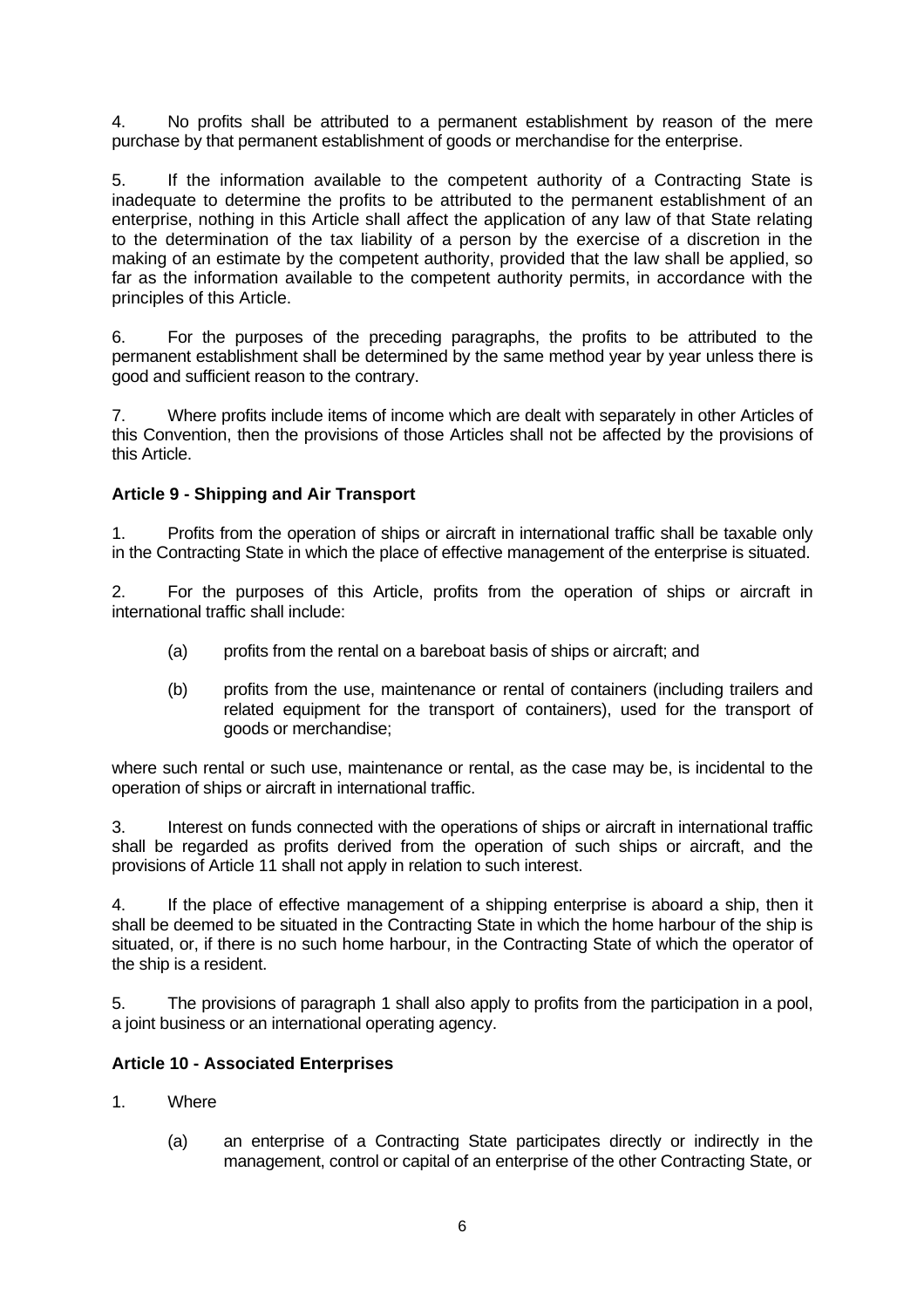(b) the same persons participate directly or indirectly in the management, control or capital of an enterprise of a Contracting State and an enterprise of the other Contracting State,

and in either case conditions are made or imposed between the two enterprises in their commercial or financial relations which differ from those which would be made between independent enterprises, then any profits which would, but for those conditions, have accrued to one of the enterprises, but, by reason of those conditions, have not so accrued, may be included in the profits of that enterprise and taxed accordingly.

2. Where a Contracting State includes, in accordance with the provisions of paragraph 1, in the profits of an enterprise of that State - and taxes accordingly - profits on which an enterprise of the other Contracting State has been charged to tax in that other State and the profits so included are profits which would have accrued to the enterprise of the first-mentioned State if the conditions made between the two enterprises had been those which would have been made between independent enterprises, then that other State shall make an appropriate adjustment to the amount of the tax charged therein on those agreed profits. In determining such adjustment, due regard shall be had to the other provisions of this Convention and the competent authorities of the Contracting States shall, if necessary, consult each other.

3. A contracting state is not obliged to make a correlative adjustment under paragraph 2 where judicial, administrative or other legal proceedings have resulted in a final ruling that by actions giving rise to an adjustment of profits under paragraph 1, one of the enterprises concerned is liable to penalty with respect to fraud or willful default.

## **Article 11 - Dividends**

1. Dividends paid by a company which is a resident of a Contracting State to a resident of the other Contracting State may be taxed in that other State.

2. However, such dividends may also be taxed in the Contracting State of which the company paying the dividends is a resident and according to the laws of that State, but if the beneficial owner of the dividends is a resident of the other Contracting State, the tax so charged shall not exceed:

- (a) 5 per cent of the gross amount of the dividends if the beneficial owner is a company which holds directly at least ten per cent of the capital of the company paying the dividends;
- (b) 10 per cent of the gross amount of the dividends in all other cases.

 This paragraph shall not affect the taxation of the company in respect of the profits out of which the dividends are paid.

3. Notwithstanding the provisions of paragraph 2, dividends shall be exempted from tax in the Contracting State in which the company paying the dividend is a resident, if the dividend is paid to the other Contracting State.

- 4. For the purpose of paragraph 3,
	- (a) in the case of Libya, the term "Contracting State" shall include the Central Bank and any institution and corporation wholly or mainly owned by Libya as may be agreed from time to time between the competent authorities of the Contracting States;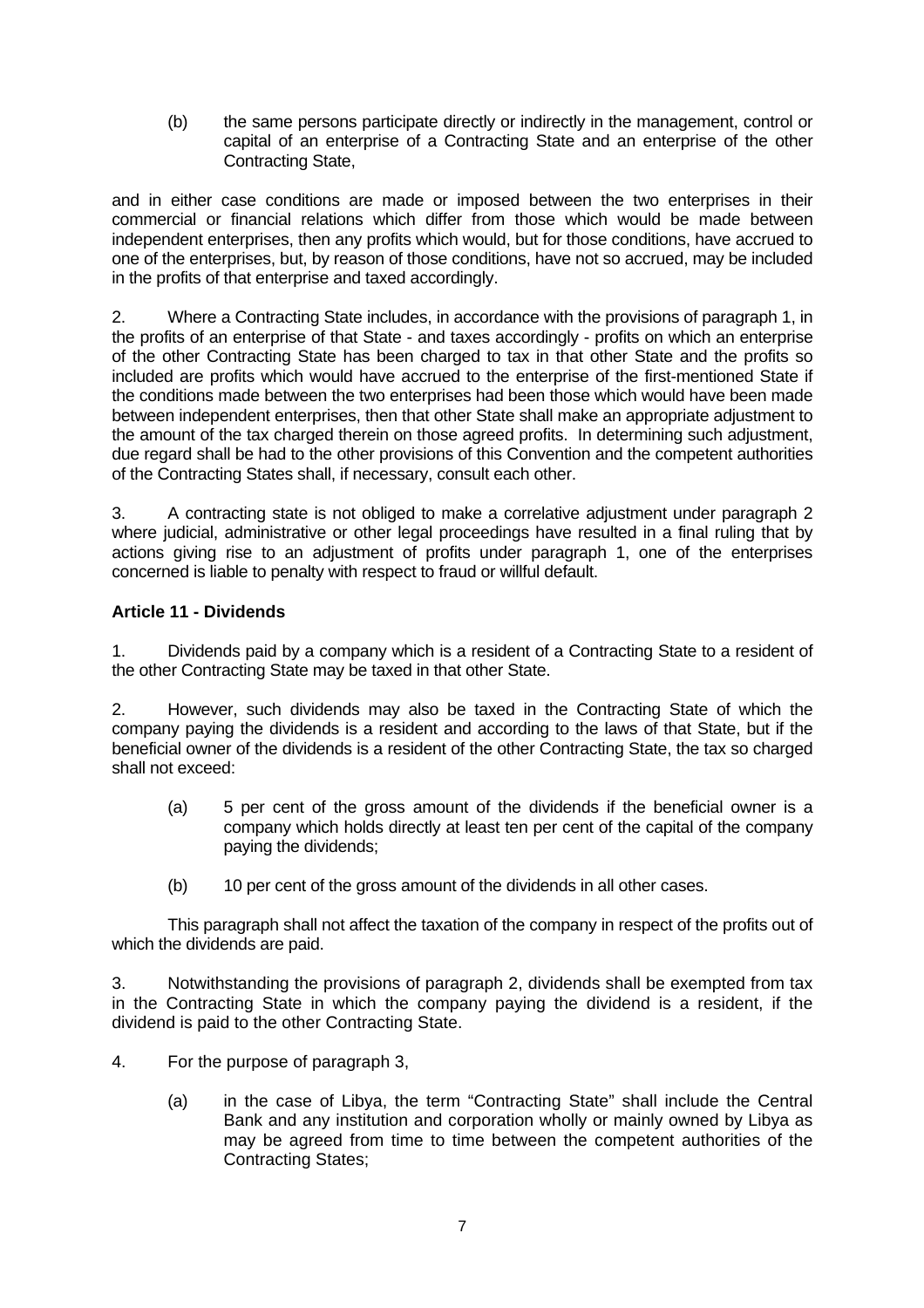(b) In the case of Singapore, the term "Contracting State" means the Government of Singapore and shall include the Monetary Authority of Singapore; the Government of Singapore Investment Corporation Pte Ltd; statutory bodies; and any institution and corporation wholly or mainly owned by the Government of Singapore as may be agreed from time to time between the competent authorities of the Contracting States.

5. The term "dividends" as used in this Article means income from shares, "jouissance" shares or "jouissance" rights, mining shares, founders' shares or other rights, not being debtclaims, participating in profits, as well as income from other corporate rights which is subjected to the same taxation treatment as income from shares by the laws of the State of which the company making the distribution is a resident.

6. The provisions of paragraphs 1 and 2 shall not apply if the beneficial owner of the dividends, being a resident of a Contracting State, carries on business in the other Contracting State of which the company paying the dividends is a resident, through a permanent establishment situated therein, or performs in that other State independent personal services from a fixed base situated therein, and the holding in respect of which the dividends are paid is effectively connected with such permanent establishment or fixed base. In such case the provisions of Article 8 or Article 15, as the case may be, shall apply.

7. Where a company which is a resident of a Contracting State derives profits or income from the other Contracting State, that other State may not impose any tax on the dividends paid by the company, except insofar as such dividends are paid to a resident of that other State or insofar as the holding in respect of which the dividends are paid is effectively connected with a permanent establishment or a fixed base situated in that other State, nor subject the company's undistributed profits to a tax on the company's undistributed profits, even if the dividends paid or the undistributed profits consist wholly or partly of profits or income arising in such other State.

# **Article 12 - Interest**

1. Interest arising in a Contracting State and paid to a resident of the other Contracting State may be taxed in that other State.

2. However, such interest may also be taxed in the Contracting State in which it arises and according to the laws of that State, but if the beneficial owner of the interest is a resident of the other Contracting State, the tax so charged shall not exceed 5 per cent of the gross amount of the interest.

3. Notwithstanding the provisions of paragraph 2, interest shall be exempted from tax in the Contracting State in which it arises if the interest is paid to the other Contracting State.

4. For the purpose of paragraph 3,

- (a) in the case of Libya, the term "Contracting State" shall include the Central Bank and any institution or corporation wholly or mainly owned by Libya as may be agreed from time to time between the competent authorities of the Contracting States;
- (b) In the case of Singapore, the term "Contracting State" means the Government of Singapore and shall include the Monetary Authority of Singapore, the Government of Singapore Investment Corporation Pte Ltd, statutory bodies, and any institution or corporation wholly or mainly owned by the Government of Singapore as may be agreed from time to time between the competent authorities of the Contracting States.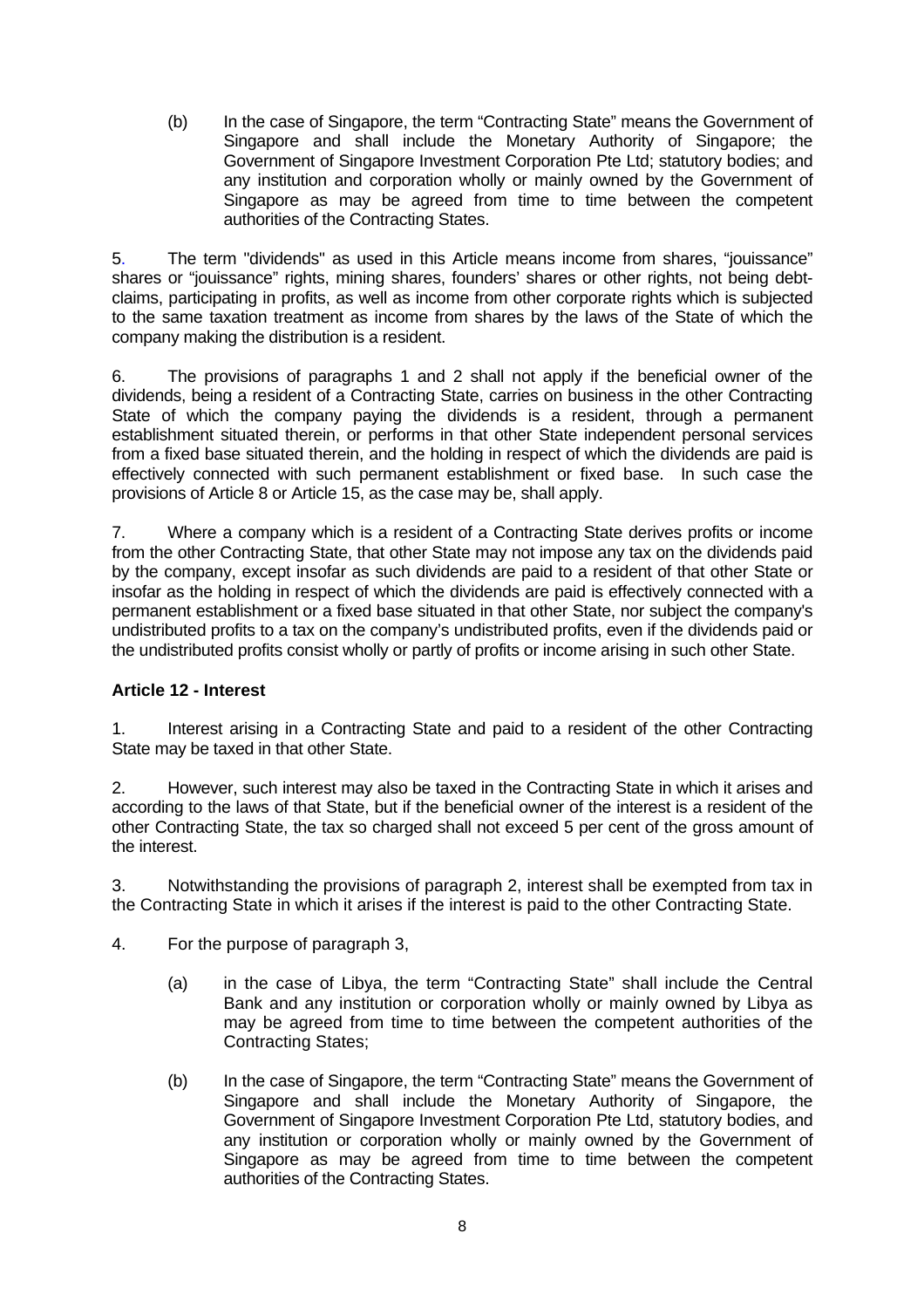5. The term "interest" as used in this Article means income from debt-claims of every kind, whether or not secured by mortgage and whether or not carrying a right to participate in the debtor's profits, and in particular, income from government securities and income from bonds or debentures, including premiums and prizes attaching to such securities, bonds or debentures. Penalty charges for late payment shall not be regarded as interest for the purpose of this Article.

6. The provisions of paragraphs 1 and 2 shall not apply if the beneficial owner of the interest, being a resident of a Contracting State, carries on business in the other Contracting State in which the interest arises, through a permanent establishment situated therein, or performs in that other State independent personal services from a fixed base situated therein, and the debt-claim in respect of which the interest is paid is effectively connected with such permanent establishment or fixed base. In such case the provisions of Article 8 or Article 15, as the case may be, shall apply.

7. Interest shall be deemed to arise in a Contracting State when the payer is a resident of that State. Where, however, the person paying the interest, whether he is a resident of a Contracting State or not, has in a Contracting State a permanent establishment or a fixed base in connection with which the indebtedness on which the interest is paid was incurred, and such interest is borne by such permanent establishment or fixed base, then such interest shall be deemed to arise in the State in which the permanent establishment or fixed base is situated.

8. Where, by reason of a special relationship between the payer and the beneficial owner or between both of them and some other person, the amount of the interest, having regard to the debt-claim for which it is paid, exceeds the amount which would have been agreed upon by the payer and the beneficial owner in the absence of such relationship, the provisions of this Article shall apply only to the last-mentioned amount. In such case, the excess part of the payments shall remain taxable according to the laws of each Contracting State, due regard being had to the other provisions of this Convention.

# **Article 13 - Royalties**

1. Royalties arising in a Contracting State and paid to a resident of the other Contracting State may be taxed in that other State.

2. However, such royalties may also be taxed in the Contracting State in which they arise and according to the laws of that State, but if the beneficial owner of the royalties is a resident of the other Contracting State, the tax so charged shall not exceed 5 per cent of the gross amount of the royalties.

3. The term "royalties" as used in this Article means payments of any kind received as a consideration for the use of, or the right to use, any copyright of literary, artistic or scientific work including software as well as cinematograph films, and films or tapes for television or radio broadcasting, any patent, trade mark, design or model, plan, secret formula or process, or for information concerning industrial, commercial or scientific experience.

4. The provisions of paragraphs 1 and 2 shall not apply if the beneficial owner of the royalties, being a resident of a Contracting State, carries on business in the other Contracting State in which the royalties arise, through a permanent establishment situated therein, or performs in that other State independent personal services from a fixed base situated therein, and the right or property in respect of which the royalties are paid is effectively connected with such permanent establishment or fixed base. In such case, the provisions of Article 8 or Article 15, as the case may be, shall apply.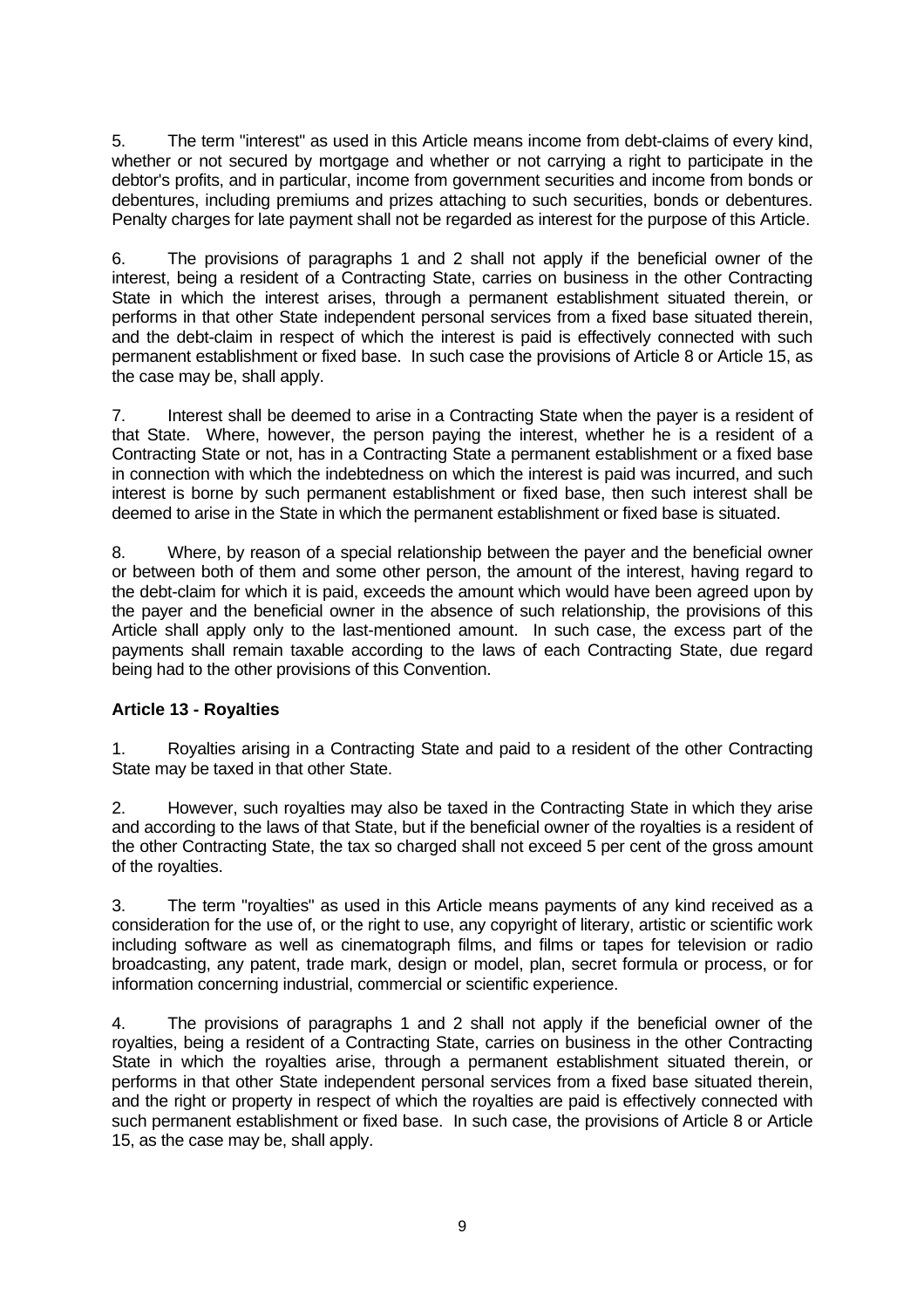5. Royalties shall be deemed to arise in a Contracting State when the payer is a resident of that State. Where, however, the person paying the royalties, whether he is a resident of a Contracting State or not, has in a Contracting State a permanent establishment or a fixed base in connection with which the liability to pay the royalties was incurred, and such royalties are borne by such permanent establishment or fixed base, then such royalties shall be deemed to arise in the Contracting State in which the permanent establishment or fixed base is situated.

6. Where, by reason of a special relationship between the payer and the beneficial owner or between both of them and some other person, the amount of the royalties, having regard to the use, right or information for which they are paid, exceeds the amount which would have been agreed upon by the payer and the beneficial owner in the absence of such relationship, the provisions of this Article shall apply only to the last-mentioned amount. In such case, the excess part of the payments shall remain taxable according to the laws of each Contracting State, due regard being had to the other provisions of this Convention.

# **Article 14 - Capital Gains**

1. Gains derived by a resident of a Contracting State from the alienation of immovable property referred to in Article 7 and situated in the other Contracting State may be taxed in that other State.

2. Gains from the alienation of movable property forming part of the business property of a permanent establishment which an enterprise of a Contracting State has in the other Contracting State or of movable property pertaining to a fixed base available to a resident of a Contracting State in the other Contracting State for the purpose of performing independent personal services, including such gains from the alienation of such a permanent establishment (alone or with the whole enterprise) or of such fixed base, may be taxed in that other State.

3. Gains from the alienation of ships or aircraft operated in international traffic, or movable property pertaining to the operation of such ships or aircraft, shall be taxable only in the Contracting State in which the place of effective management of the enterprise is situated.

4. Gains from the alienation of any property other than that referred to in the preceding paragraphs of this Article shall be taxable only in the Contracting State of which the alienator is a resident.

# **Article 15 - Personal Services**

1. Income derived by a resident of a Contracting State in respect of services (including consultancy and professional services or other activities of an independent character) shall be taxable only in that State unless the services are performed or exercised in the other Contracting State. If the services are performed or exercised in that other Contracting State, income derived from such services may be taxed in that other State in the following circumstances:

(a) In the case of a company, it has a permanent establishment in that other Contracting State. Where a company furnishes services in that other Contracting State, through its employees or other personnel engaged by the enterprise for such purpose, such a company shall be deemed to have a permanent establishment in that other Contracting State only if the activities continue (for the same or a connected project) for a period or periods aggregating more than 183 days in any 12-month period. In that case, only so much of the income as is attributable to that permanent establishment may be taxed in that other Contracting State;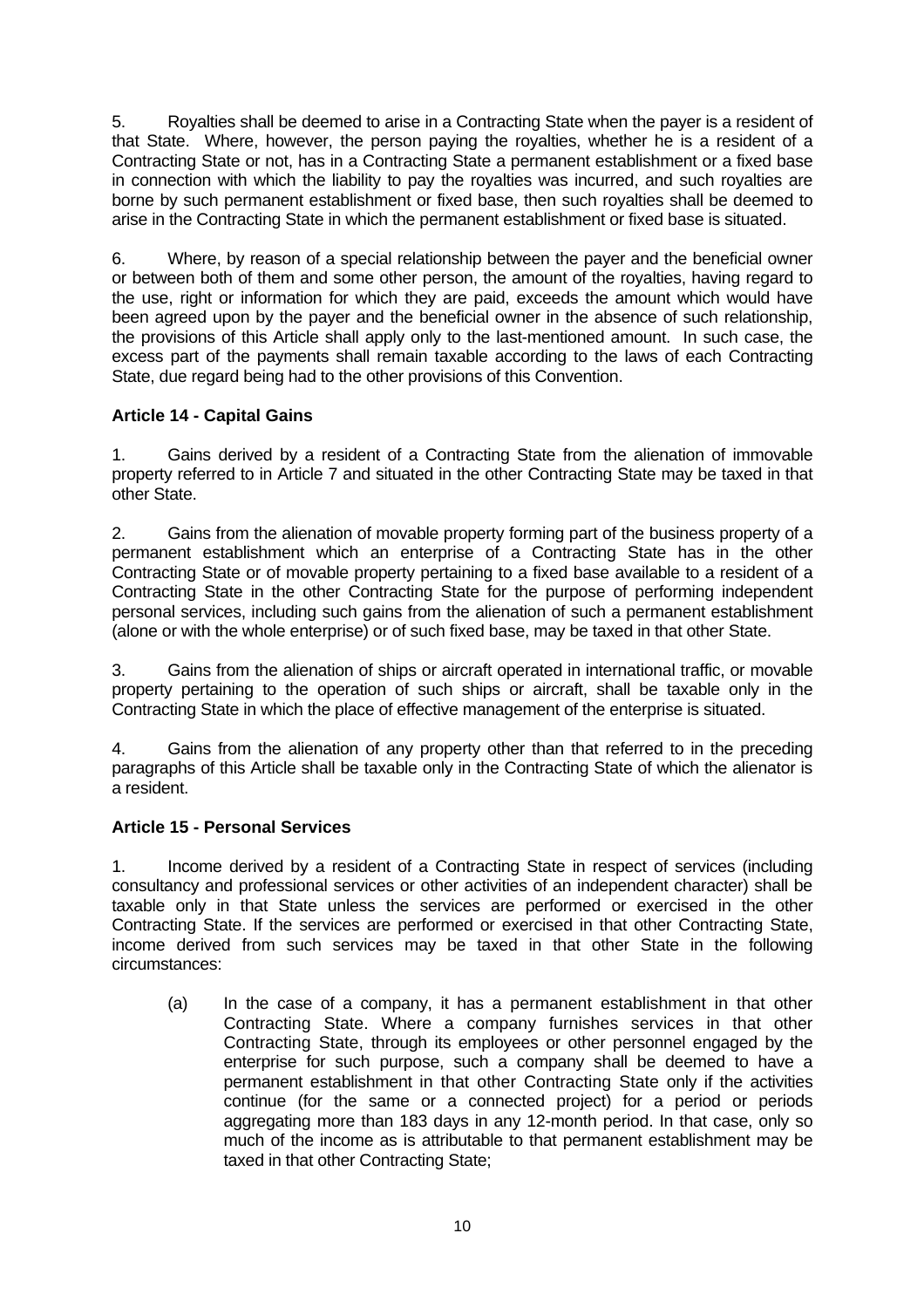- (b) In the case of a resident of a Contracting State who is an individual in respect of professional services or other activities of an independent character:
	- (i) if that resident has a fixed base regularly available to him in the other Contracting State for the purpose of performing his activities; in that case, only so much of the income as is attributable to that fixed base may be taxed in that other Contracting State; or
	- (ii) if his stay in the other Contracting State is for a period or periods exceeding in the aggregate 183 days within any period of twelve months commencing or ending in the fiscal year concerned; in that case, only so much of the income as is derived from his activities performed in that other Contracting State.

2. The term "professional services" includes also independent scientific, literary, artistic, educational or teaching activities as well as the independent activities of physicians, lawyers, engineers, architects, dentists and accountants.

## **Article 16 - Dependent Personal Services**

1. Subject to the provisions of Articles 17, 19 and 20, salaries, wages and other similar remuneration derived by a resident of a Contracting State in respect of an employment shall be taxable only in that State unless the employment is exercised in the other Contracting State. If the employment is so exercised, such remuneration as is derived therefrom may be taxed in that other State.

2. Notwithstanding the provisions of paragraph 1, remuneration derived by a resident of a Contracting State in respect of an employment exercised in the other Contracting State shall be taxable only in the first-mentioned State if:

- (a) the recipient is present in the other State for a period or periods not exceeding in the aggregate 183 days in the calendar year concerned; and
- (b) the remuneration is paid by, or on behalf of, an employer who is not a resident of the other State; and
- (c) the remuneration is not borne by a permanent establishment or a fixed base which the employer has in the other State.

3. Notwithstanding the preceding provisions of this Article, remuneration derived in respect of an employment exercised aboard a ship or aircraft operated in international traffic may be taxed in the Contracting State in which the place of effective management of the enterprise is situated.

## **Article 17 - Directors' Fees**

 Directors' fees and other similar payments derived by a resident of a Contracting State in his capacity as a member of the board of directors of a company which is a resident of the other Contracting State may be taxed in that other State.

## **Article 18 - Artistes and Sportsmen**

1. Notwithstanding the provisions of paragraph 1(b) of Article 15 and Article 16, income derived by a resident of a Contracting State as an entertainer, such as a theatre, motion picture,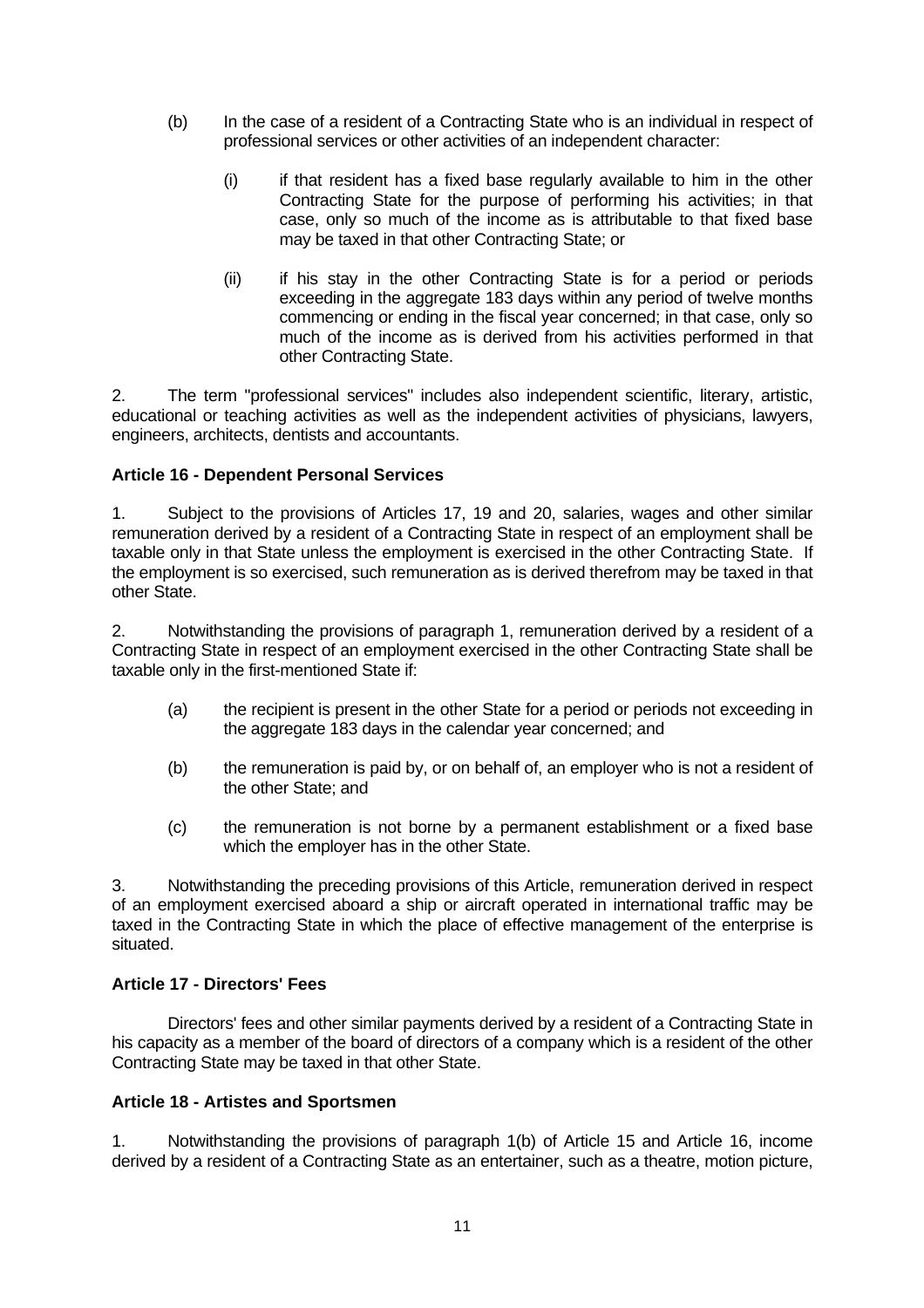radio or television artiste, or a musician, or as a sportsman, from his personal activities as such exercised in the other Contracting State, may be taxed in that other State.

2. Where income in respect of or in connection with personal activities exercised by an entertainer or a sportsman accrues not to the entertainer or sportsman himself but to another person, that income may, notwithstanding the provisions of Articles 8, 15 and 16, be taxed in the Contracting State in which the activities of the entertainer or sportsman are exercised.

3. The provisions of paragraphs 1 and 2 shall not apply to income derived from activities exercised in a Contracting State by an artiste or a sportsman if the visit to that State is wholly or mainly supported by public funds of one or both of the Contracting States or political subdivisions or local authorities or statutory bodies thereof. In such case, the income shall be taxable only in the Contracting State in which the artiste or the sportsman is a resident.

## **Article 19 - Pensions**

 Subject to the provisions of paragraph 2 of Article 20, pensions and other similar remuneration paid to a resident of a Contracting State in consideration of past employment shall be taxable only in that State.

### **Article 20 - Government Service**

1. (a) Salaries, wages and other similar remuneration, other than a pension, paid by a Contracting State or a political subdivision, a local authority or a statutory body thereof to an individual in respect of services rendered to that State or subdivision, authority or body shall be taxable only in that State.

(b) However, such salaries, wages and other similar remuneration shall be taxable only in the other Contracting State if the services are rendered in that State and the individual is a resident of that State who:

- (i) is a national of that State; or
- (ii) did not become a resident of that State solely for the purpose of rendering the services.

2. (a) Any pension paid by, or out of funds created by, a Contracting State or a political subdivision, a local authority or a statutory body thereof to an individual in respect of services rendered to that State or subdivision, authority or body shall be taxable only in that State.

(b) However, such pension shall be taxable only in the other Contracting State if the individual is a resident of, and a national of, that State.

3. The provisions of Articles 16, 17, 18 and 19 shall apply to salaries, wages and other similar remuneration, and to pensions, in respect of services rendered in connection with a business carried on by a Contracting State or a political subdivision, a local authority or a statutory body thereof.

#### **Article 21 - Students and Trainees**

1. A student or business apprentice who is, or formerly was a resident of a Contracting State and who is present in the other Contracting State solely for the purpose of his, education or training, shall not be taxed in that other State on: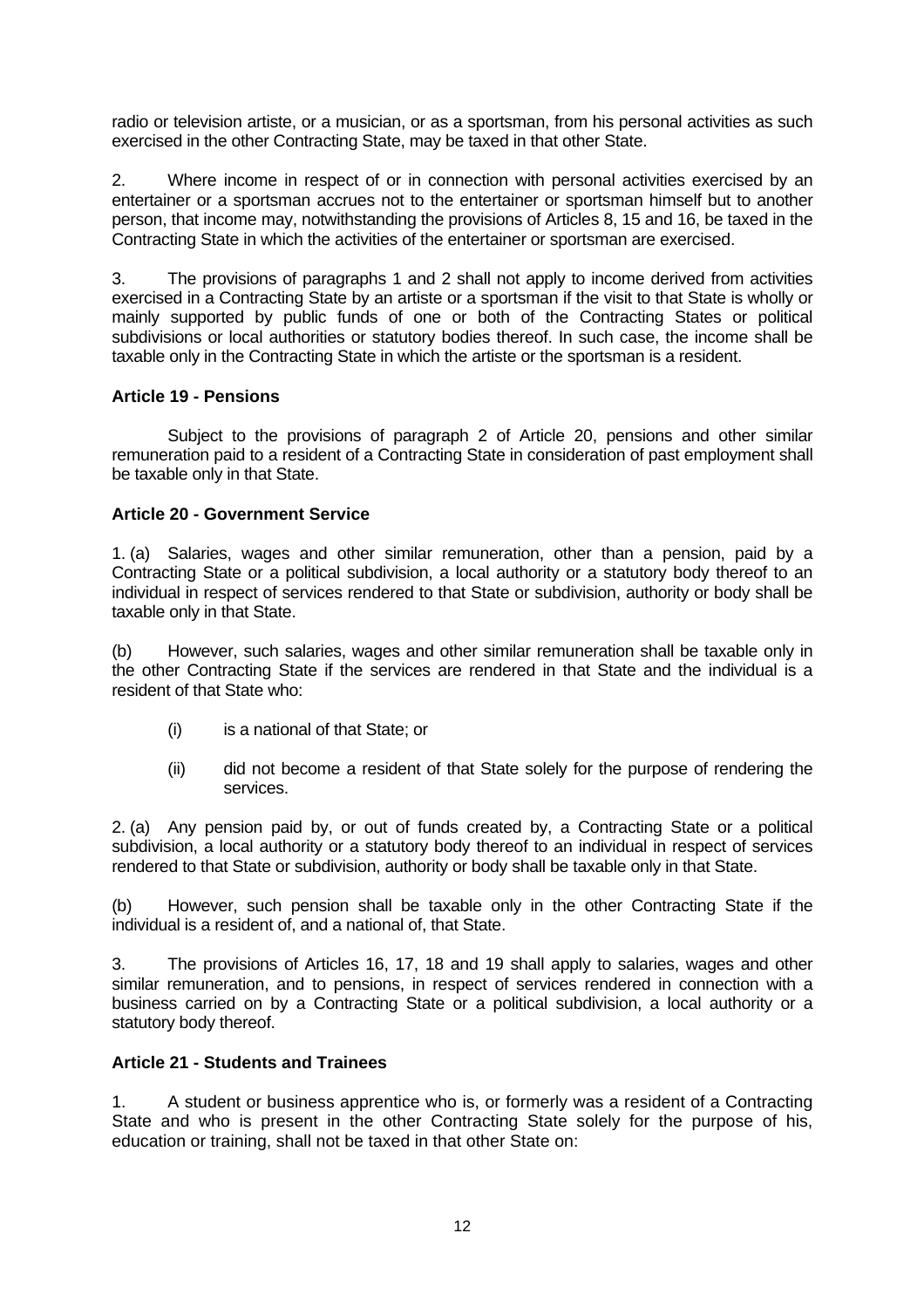- (a) payments which he receives for the purpose of his maintenance, education or training, provided that such payments are made to him from sources outside that other State;
- (b) income not in excess of 22,000 Singapore Dollars or the equivalent amount in Libyan Dinars per annum which he derives from an employment exercised in the other Contracting State, provided that such employment is related to his education or training and that the income deriving there from is required by the student or apprentice for his maintenance.

However, this paragraph shall only apply in the case of a student during the normal duration of his education and in the case of a business apprentice during a period of training provided that such employment is for the purpose of his training in the other Contracting State.

## **Article 22 - Professors, Teachers and Researchers**

1. Any remuneration paid to professors, teachers or researchers who are resident of a Contracting State and who are present in the other Contracting State for the purpose of teaching or carrying on scientific research at a university or other officially recognised higher educational institution, shall be exempt from tax in that other State for a period of two years from the date of first arrival of these persons in that other State.

2. The provisions of paragraph 1 of this article shall not apply to remuneration from research if such research is undertaken not in the public interest but primarily for the private benefit of a specific person or persons.

## **Article 23 - Other Income**

1. Items of income of a resident of a Contracting State, wherever arising, not dealt with in the foregoing Articles of this Convention shall be taxable only in that State.

2. The provisions of paragraph 1 shall not apply to income, other than income from immovable property as defined in paragraph 2 of Article 7, if the recipient of such income, being a resident of a Contracting State, carries on business in the other Contracting State through a permanent establishment situated therein, or performs in that other State independent personal services from a fixed base situated therein, and the right or property in respect of which the income is paid is effectively connected with such permanent establishment or fixed base. In such case the provisions of Article 8 or Article 15, as the case may be, shall apply.

3. Notwithstanding the provisions of paragraphs 1 and 2, items of income of a resident of a Contracting State not dealt with in the foregoing articles of the Convention and arising in the other Contracting State may also be taxed in that other State.

## **Article 24 - Methods of Elimination of Double Taxation**

1. In the case of the Great Socialist People's Libyan Arab Jamahiriya, double taxation shall be avoided as follows:

- (a) where a resident of Libya derives income which, in accordance with the provisions of this Convention, may be taxed in Singapore, Libya shall, subject to the provisions of subparagraphs (b) and (c), exempt such income from tax.
- (b) where a resident of Libya derives items of income which, in accordance with the provisions of Articles 11, 12 and 13, may be taxed in Singapore, Libya shall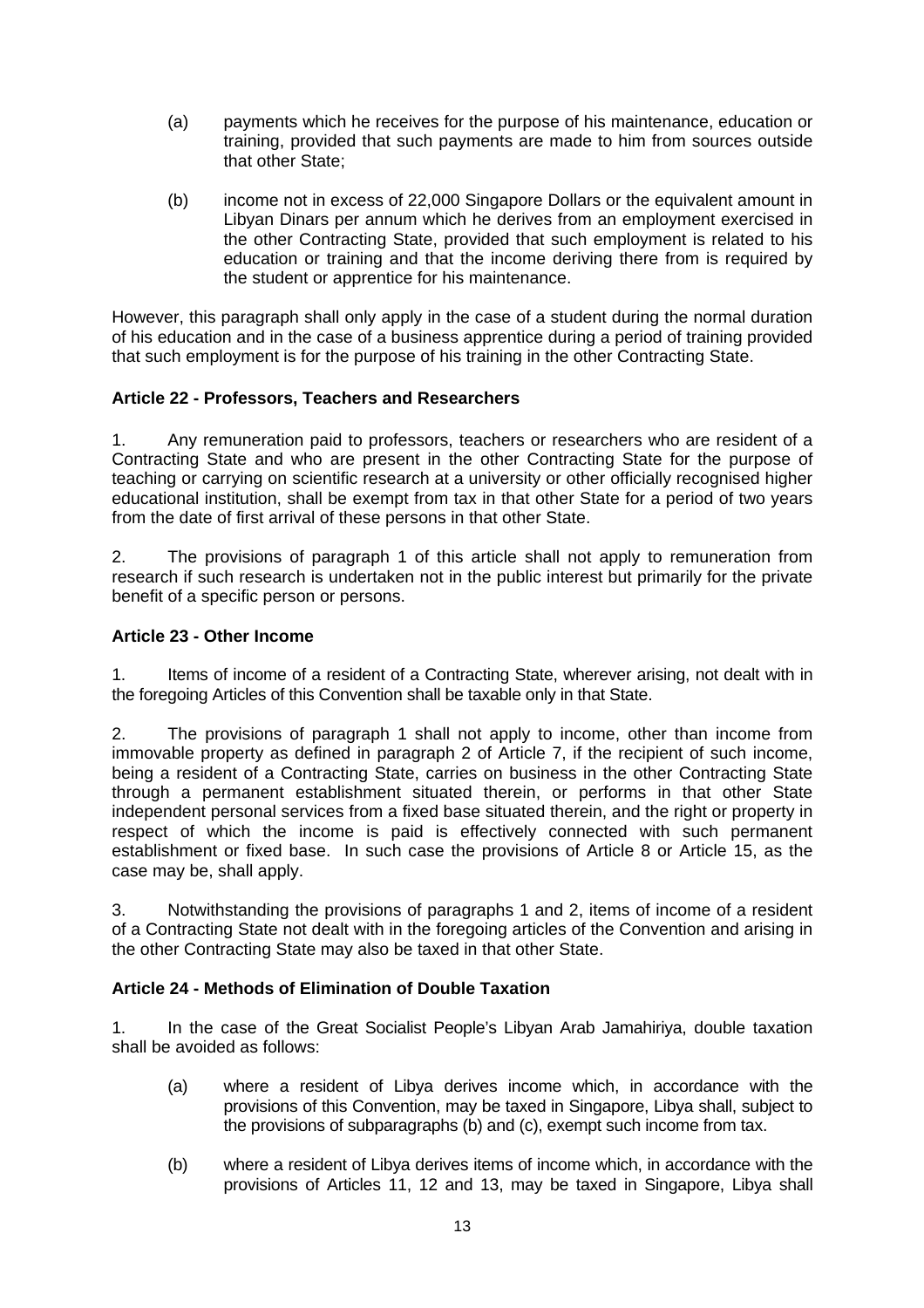allow as a deduction from the tax on income of that resident an amount equal to the tax paid in Singapore. Such deduction shall not, however, exceed that part of the tax, as computed before the deduction is given, which is attributable to such items of income derived from Singapore.

- (c) where in accordance with any provision of this Convention income derived by a resident of Libya is exempt from tax in Libya, Libya may nevertheless, in calculating the amount of tax on the remaining income of such resident, take into account the exempted income.
- 2. In the case of Singapore, double taxation shall be avoided as follows:

 Where a resident of Singapore derives income from Libya which, in accordance with the provisions of this Convention, may be taxed in Libya, Singapore shall, subject to its laws regarding the allowance as a credit against Singapore tax of tax payable in any country other than Singapore, allow the Libyan tax paid, whether directly or by deduction, as a credit against the Singapore tax payable on the income of that resident. Where such income is a dividend paid by a company which is a resident of Libya to a resident of Singapore which is a company owning directly or indirectly not less than 10 per cent of the share capital of the first-mentioned company, the credit shall take into account the Libyan tax paid by that company on the portion of its profits out of which the dividend is paid.

# **Article 25 - Non-Discrimination**

1. Nationals of a Contracting State shall not be subjected in the other Contracting State to any taxation or any requirement connected therewith, which is other or more burdensome than the taxation and connected requirements to which nationals of that other State in the same circumstances, in particular with respect to residence, are or may be subjected.

2. The taxation on a permanent establishment which an enterprise of a Contracting State has in the other Contracting State shall not be less favourably levied in that other State than the taxation levied on enterprises of that other State carrying on the same activities.

3. Nothing in this Article shall be construed as obliging a Contracting State to grant to:

- (a) residents of the other Contracting State any personal allowances, reliefs and reductions for taxation purposes on account of civil status or family responsibilities which it grants to its own residents; or
- (b) nationals of the other Contracting State those personal allowances, reliefs and reductions for tax purposes which it grants to its own nationals who are not residents of that State or to such other persons as may be specified in the taxation laws of that State.

4. Except where the provisions of paragraph 1 of Article 10, paragraph 8 of Article 12, or paragraph 6 of Article 13, apply, interest, royalties and other disbursements paid by an enterprise of a Contracting State to a resident of the other Contracting State shall, for the purpose of determining the taxable profits of such enterprise, be deductible under the same conditions as if they had been paid to a resident of the first-mentioned State. For the purposes of this paragraph, it is understood that, for the purposes of allowing deduction of an interest payment to a non-resident, nothing in this paragraph shall be construed as preventing a Contracting State from imposing any obligation to withhold tax from such payment.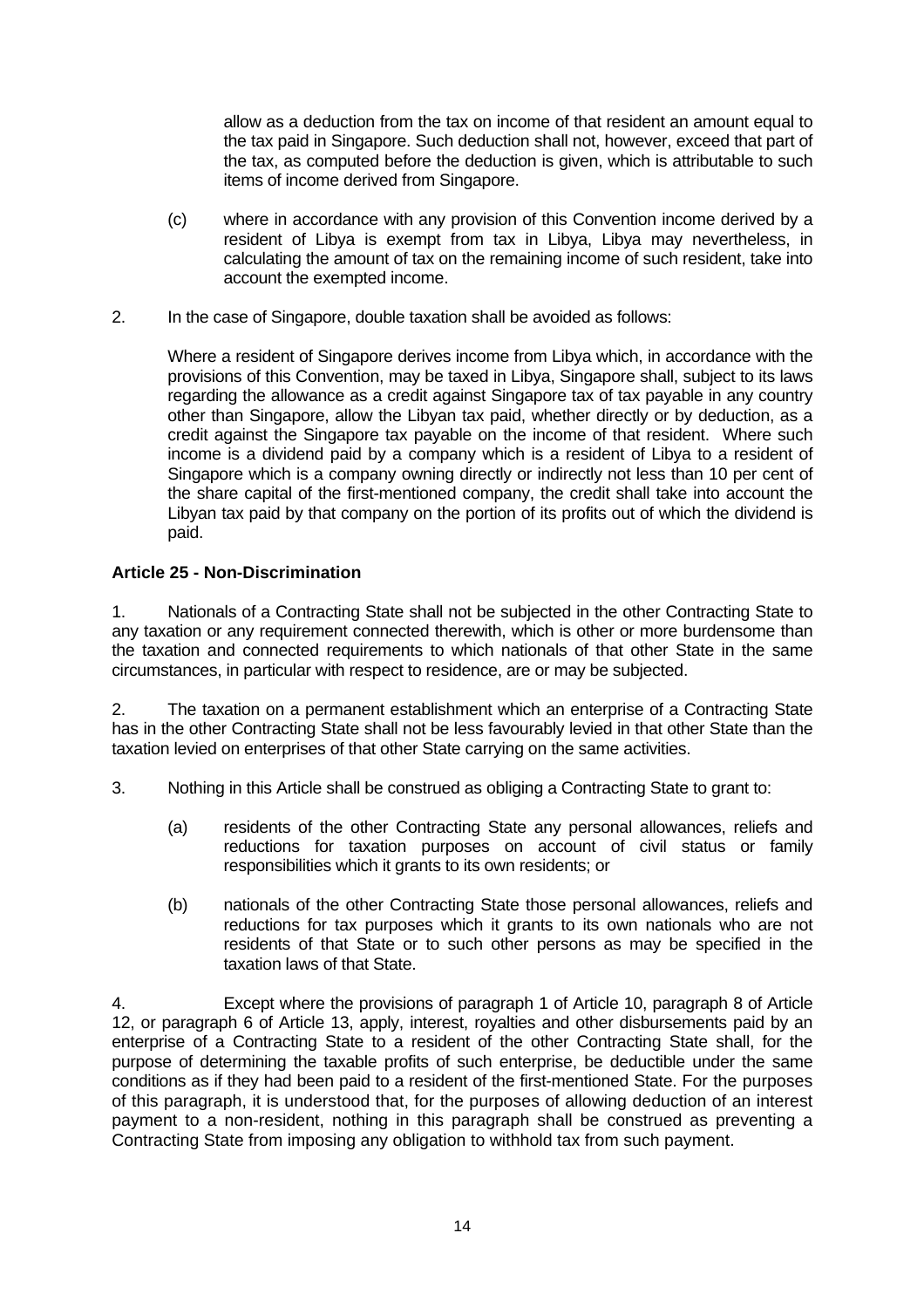5. Enterprises of a Contracting State, the capital of which is wholly or partly owned or controlled, directly or indirectly, by one or more residents of the other Contracting State, shall not be subjected in the first-mentioned State to any taxation or any requirement connected therewith which is other or more burdensome than the taxation and connected requirements to which other similar enterprises of the first-mentioned State are or may be subjected.

6. Where a Contracting State grants tax incentives to its nationals designed to promote economic or social development in accordance with its national policy and criteria, it shall not be construed as discrimination under this Article.

7. The provisions of this Article shall apply to the taxes which are the subject of this **Convention** 

# **Article 26 - Mutual Agreement Procedure**

1. Where a person who is a resident of a Contracting State considers that the actions of one or both of the Contracting States result or will result for him in taxation not in accordance with the provisions of this Convention, he may, irrespective of the remedies provided by the domestic law of those States, present his case to the competent authority of the Contracting State of which he is a resident or, if his case comes under paragraph 1 of Article 25, to that of the Contracting State of which he is a national. The case must be presented within 3 years from the first notification of the action resulting in taxation not in accordance with the provisions of the Convention.

2. The competent authority shall endeavour, if the objection appears to it to be justified and if it is not itself able to arrive at a satisfactory solution, to resolve the case by mutual agreement with the competent authority of the other Contracting State, with a view to the avoidance of taxation which is not in accordance with the Convention. Any agreement reached shall be implemented notwithstanding any time limits in the domestic law of the Contracting States.

3. The competent authorities of the Contracting States shall endeavour to resolve by mutual agreement any difficulties or doubts arising as to the interpretation or application of the Convention. They may also consult together for the elimination of double taxation in cases not provided for in the Convention.

4. The competent authorities of the Contracting States may communicate with each other directly for the purpose of reaching an agreement in the sense of the preceding paragraphs.

## **Article 27 - Exchange of Information**

1. The competent authorities of the Contracting States shall exchange such information as is necessary for carrying out the provisions of this Convention or of the domestic laws of the Contracting States concerning taxes covered by the Convention insofar as the taxation thereunder is not contrary to the Convention. Any information received by a Contracting State shall be treated as secret in the same manner as information obtained under the domestic laws of that State, and shall be disclosed only to persons or authorities (including courts and administrative bodies) concerned with the assessment or collection of, the enforcement or prosecution in respect of, or the determination of appeals in relation to, the taxes covered by the Convention. Such persons or authorities shall use the information only for such purposes. They may disclose the information in public court proceedings or in judicial decisions.

2. In no case shall the provisions of paragraph 1 be construed so as to impose on a Contracting State the obligation: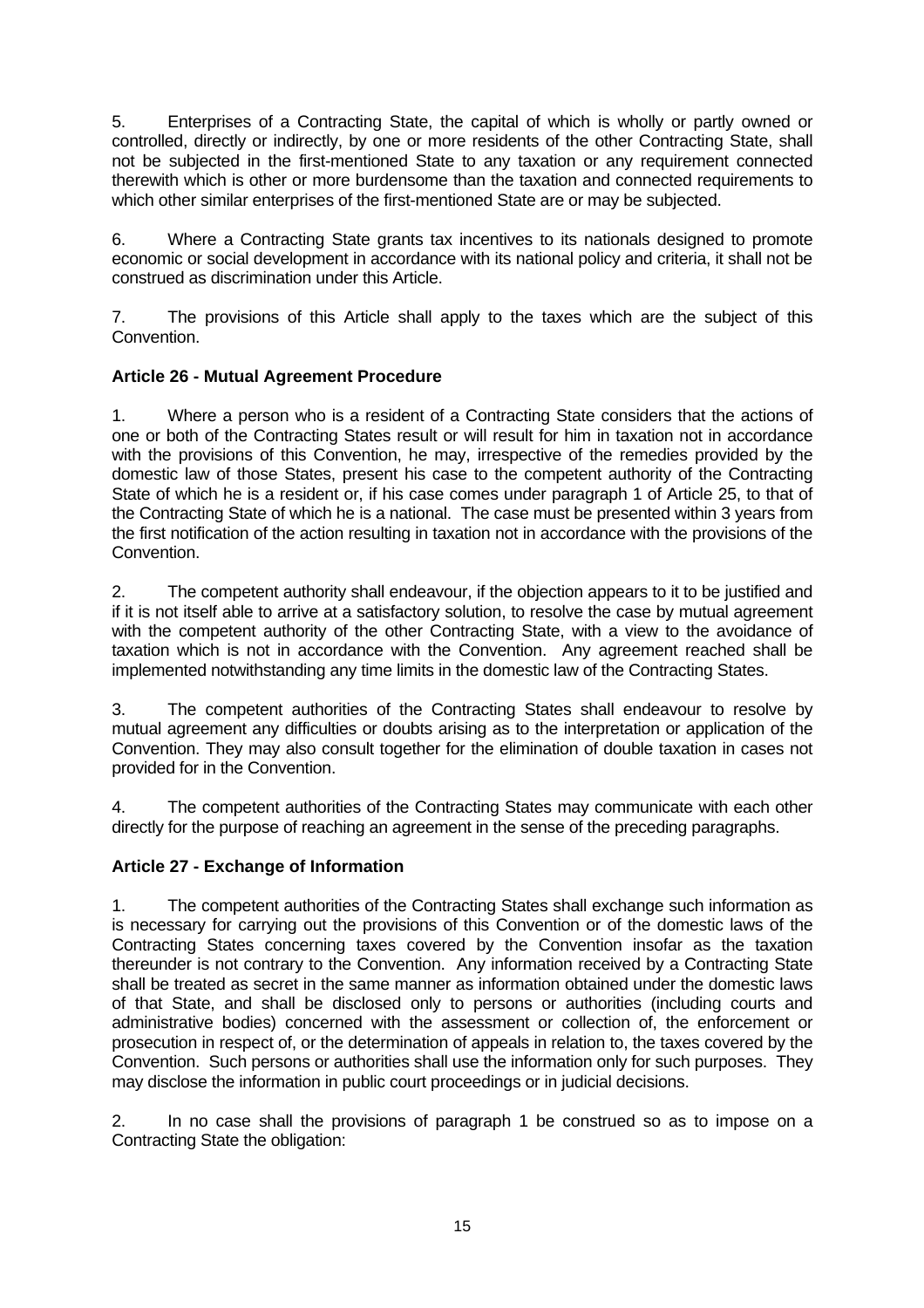- (a) to carry out administrative measures at variance with the laws or the administrative practice of that or of the other Contracting State;
- (b) to supply information which is not obtainable under the laws or in the normal course of the administration of that or of the other Contracting State;
- (c) to supply information which would disclose any trade, business, industrial, commercial or professional secret or trade process, or information, the disclosure of which would be contrary to public policy (ordre public).

#### **Article 28 - Members of Diplomatic Missions And Consular Posts**

 Nothing in this Convention shall affect the fiscal privileges of members of diplomatic missions or consular posts under the general rules of international law or under the provisions of special agreements.

#### **Article 29 - Entry into Force**

1. Each of the Contracting States shall notify to the other, through diplomatic channel, the completion of the procedures required by its law for the entry into force of this Convention. This Convention shall enter into force 30 days after the date of receipt of the later of these notifications.

2. The Convention shall enter into force on the date of the later of these notifications and its provisions shall have effect:

(a) in the case of the Great Socialist People's Libyan Arab Jamahiriya:

in respect of tax chargeable for any taxable year beginning on or after the 1st day of January next following the year in which this Convention enters into force;

(b) in the case of Singapore:

in respect of tax chargeable for any year of assessment beginning on or after 1 January in the second calendar year following the year in which the Convention enters into force.

### **Article 30 - Termination**

This Convention shall remain in force until terminated by a Contracting State. Either Contracting State may terminate the Convention, through diplomatic channels, by giving notice of termination at least six months before the end of any calendar year after the expiration of a period of five years from the date of its entry into force. In such event, the Convention shall cease to have effect:

(a) in the case of the Great Socialist People's Libyan Arab Jamahiriya:

in respect of tax chargeable for any taxable year beginning on or after the first day of January in the calendar year next following the year in which the notice of termination is given;

(b) in the case of Singapore: